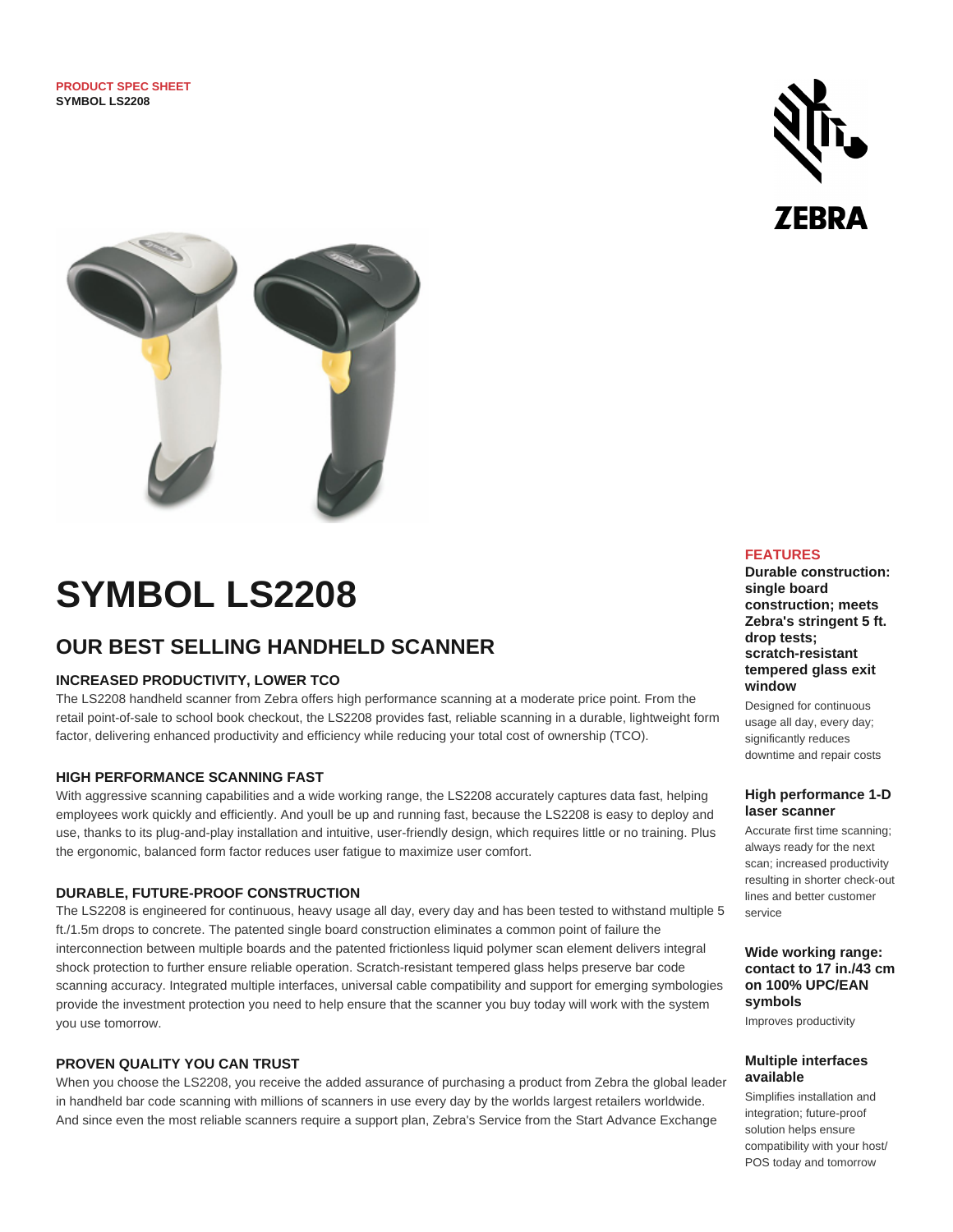Support provides next-business-day delivery of a replacement device for true service peace of mind. This offering also includes Zebra's unique Comprehensive Coverage, which extends normal wear and tear to cover accidental damage to exit windows, scan elements, housings and more at no extra charge.

# For more information about the LS2208 handheld scanner, visit us at **[www.zebra.com/ls2208](http://www.zebra.com/ls2208)** or access our global contact directory at **[www.zebra.com/contact](http://www.zebra.com/contact)**

#### **Plug-and-play; universal cable; intuitive scanning**

Rapid deployment; single cable connects to any computing environment; practically eliminates setup and training time for faster return on investment

# **Ergonomic and lightweight design**

Reduces user fatigue with sleek, balanced form for maximum user comfort and productivity

#### **Hands-free Intellistand ™**

Enables presentation scanning and easy switching between hands-free and handheld modes

# **Advanced Data Formatting (ADF)**

Enables users to modify data prior to sending to host computer, reducing costly modifications to the host software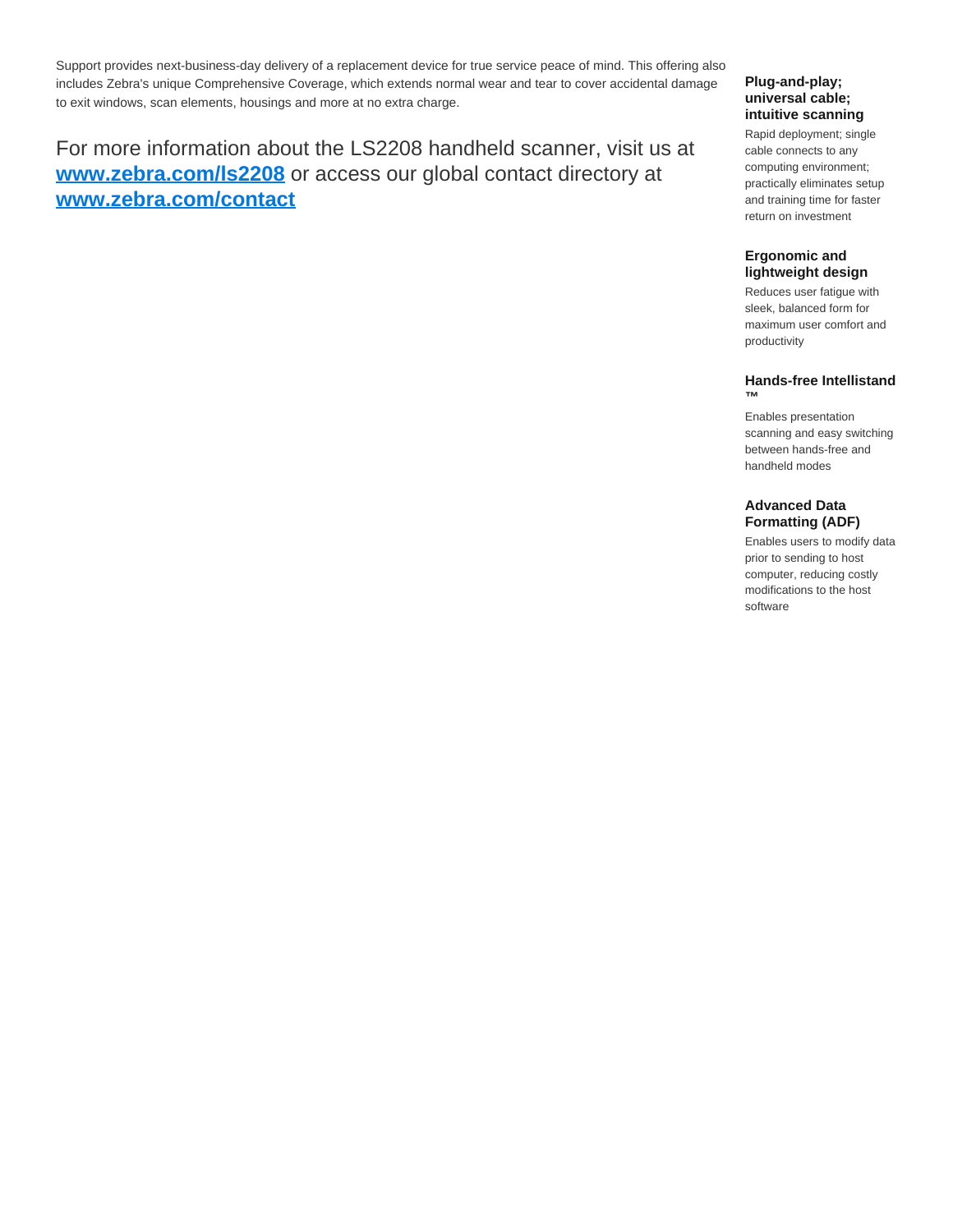# **SPECIFICATIONS**

| PHYSICAL CHARACTERISTICS            |                                                                                                                                                                                                          | <b>USER ENVIRONMENT</b>                                                                                                                                                                   |                                                                                                                                            |
|-------------------------------------|----------------------------------------------------------------------------------------------------------------------------------------------------------------------------------------------------------|-------------------------------------------------------------------------------------------------------------------------------------------------------------------------------------------|--------------------------------------------------------------------------------------------------------------------------------------------|
| <b>Dimensions:</b>                  | 6 in. H x 2.5 in. W x 3.34 in.<br>D                                                                                                                                                                      | <b>Operating Temp.</b>                                                                                                                                                                    | 32° to 122° F/0° to 50° C                                                                                                                  |
|                                     | 15.2 cm H x 6.3 cm W x 8.4<br>cm                                                                                                                                                                         | <b>Storage Temp.:</b>                                                                                                                                                                     | -40° to 158° F/-40° to 70° C                                                                                                               |
| Weight:                             | 5.29 oz/150 gm                                                                                                                                                                                           | Humidity:                                                                                                                                                                                 | 5% to 95% relative humidity,<br>noncondensing                                                                                              |
| Voltage and<br><b>Current:</b>      | 5 volts +/- 10% at 130 mA<br>typical, 175 mA max                                                                                                                                                         | Unit functions normally after<br><b>Drop</b><br><b>Specifications:</b><br>repeated 5 ft./1.5 m drops to                                                                                   |                                                                                                                                            |
| <b>Power Source:</b>                | Host power or external<br>power supply                                                                                                                                                                   | concrete<br><b>Ambient Lighting</b><br>Tolerant to typical artificial<br>indoor and Tolerance:<br>natural outdoor (direct<br>sunlight) lighting conditions.<br>Fluorescent, Incandescent, |                                                                                                                                            |
| Color:                              | Cash Register White or<br><b>Twilight Black</b>                                                                                                                                                          |                                                                                                                                                                                           |                                                                                                                                            |
| <b>PERFORMANCE CHARACTERISTICS</b>  |                                                                                                                                                                                                          |                                                                                                                                                                                           | Mercury Vapor, Sodium                                                                                                                      |
| <b>Scanner Type:</b>                | <b>Bi-directional</b>                                                                                                                                                                                    | Vapor, LED <sup>7</sup> : 450 Ft Candles<br>(4,844 Lux) Sunlight:<br>8000 Ft Candles (86,111 Lux                                                                                          |                                                                                                                                            |
| <b>Light Source:</b>                | 650 nm visible laser diode                                                                                                                                                                               |                                                                                                                                                                                           |                                                                                                                                            |
| <b>Scan Element</b><br>Frequency:   | 50Hz                                                                                                                                                                                                     | Electrostatic<br>Discharge:                                                                                                                                                               | Conforms to 15 kV air<br>discharge and 8 kV of<br>contact discharge                                                                        |
| <b>Scan Rate:</b>                   | 100 scans per second typical                                                                                                                                                                             |                                                                                                                                                                                           |                                                                                                                                            |
| <b>Nominal Working</b><br>Distance: | See chart below.                                                                                                                                                                                         | <b>REGULATORY</b>                                                                                                                                                                         |                                                                                                                                            |
| <b>Print Contrast:</b>              | 20% minimum reflective<br>difference                                                                                                                                                                     | Certified to UL1950, CSA<br><b>Electrical Safety:</b><br>C22.2 No. 950, EN60950/                                                                                                          |                                                                                                                                            |
| Roll (Tilt): $1$                    | $1 +$ /- 30 degrees                                                                                                                                                                                      |                                                                                                                                                                                           | <b>IEC950</b>                                                                                                                              |
| Pitch: <sup>2</sup>                 | $2 +$ -65 degrees                                                                                                                                                                                        | <b>EMI/RFI:</b>                                                                                                                                                                           | FCC Part 15 Class B, ICES-<br>003 Class B, European<br>Union EMC Directive,<br>Australian SMA, Taiwan<br>EMC, Japan VCCI/MITI/<br>Dentori. |
| Skew (Yaw): 3                       | $3 +$ -60 degrees                                                                                                                                                                                        |                                                                                                                                                                                           |                                                                                                                                            |
| <b>Decode</b><br>Capability:        | UPC/EAN, UPC/EAN with<br>Supplementals, UPC/ EAN<br>128, Code 39, Code 39 Full                                                                                                                           |                                                                                                                                                                                           |                                                                                                                                            |
|                                     | ASCII, Code 39 TriOptic,<br>Code 128, Code 128 Full<br>ASCII, Codabar, Interleaved<br>2 of 5, Discrete 2 of 5, Code<br>93, MSI, Code 11, IATA,<br>GS1 DataBar (formerly RSS)<br>variants, Chinese 2 of 5 | <b>Laser Safety:</b>                                                                                                                                                                      | CDRH Class II, IEC Class 2                                                                                                                 |
|                                     |                                                                                                                                                                                                          | Environmental:                                                                                                                                                                            | Compliant with RoHS<br>directive 2002/95/EEC                                                                                               |
|                                     |                                                                                                                                                                                                          | <b>WARRANTY</b>                                                                                                                                                                           |                                                                                                                                            |
| <b>Interfaces</b><br>Supported:     | USB, RS232, Keyboard<br>Wedge, IBM 468x/9x                                                                                                                                                               | The LS2208 is warranted against defects in<br>workmanship and materials for a period of 5<br>years (60 months) from date of shipment,<br>provided that the product remains unmodified     |                                                                                                                                            |
| <b>ACCESSORIES</b>                  |                                                                                                                                                                                                          | and is operated under normal and proper                                                                                                                                                   |                                                                                                                                            |
| <b>Hands-Free</b><br>Intellistand™: | 20-61019-01R or 20-61019-<br>02R                                                                                                                                                                         | conditions. See full warranty for details.                                                                                                                                                |                                                                                                                                            |
|                                     |                                                                                                                                                                                                          |                                                                                                                                                                                           |                                                                                                                                            |